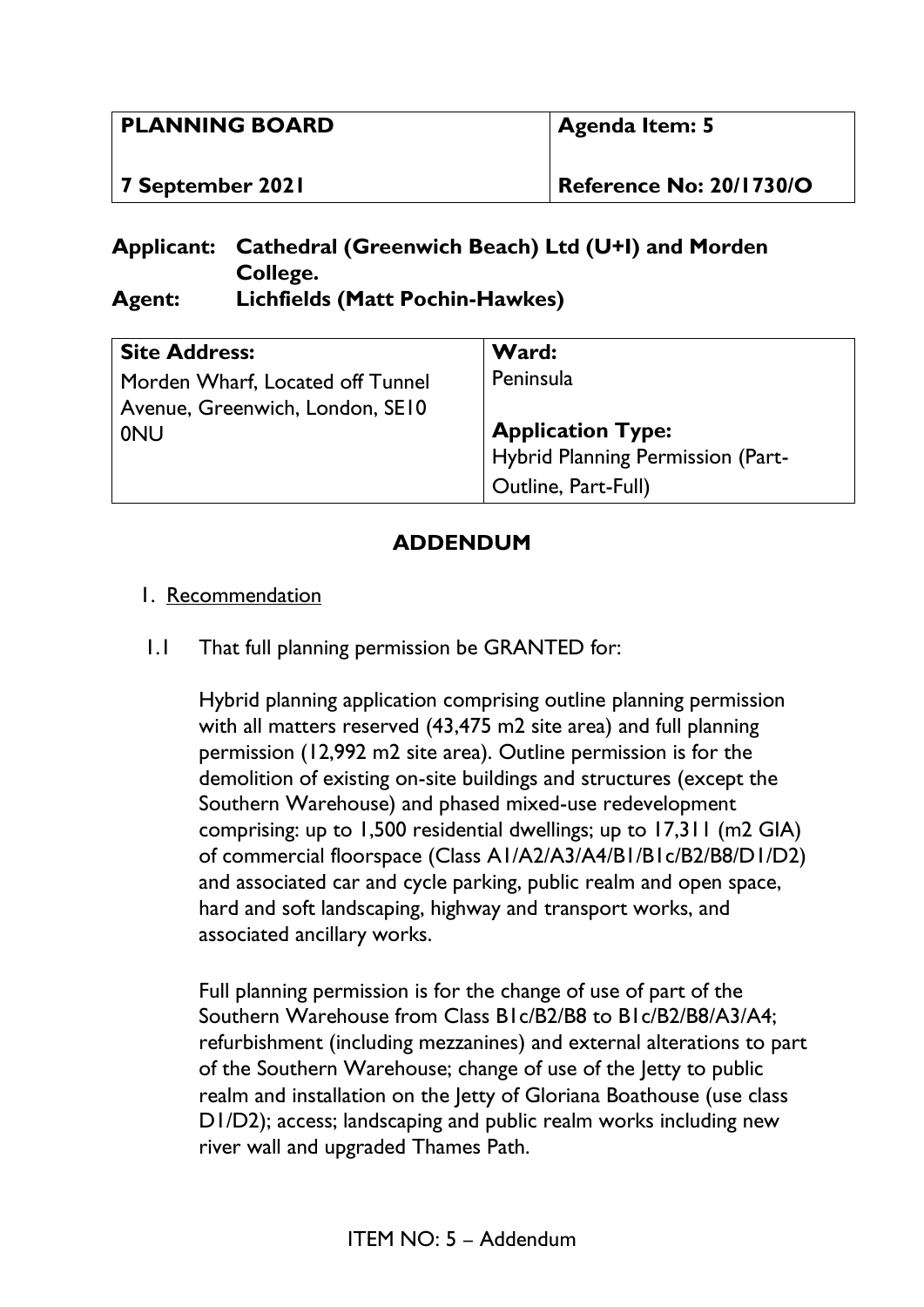- 1.2 Subject to the following:
	- (i) Referral of the application to the Mayor of London as required under the terms of The Town and Country Planning (Mayor of London) Order 2008;
	- (ii) The conditions (Appendix 2 and as amended by this addendum) to be detailed in the notice of determination; and
	- (iii) The prior completion of an agreement under Section 106 of the Town and Country Planning Act 1990 (as amended) containing the planning obligations as summarised in the heads of terms set out in this report (see section 23 of the main report).
	- (iv) A statement being placed on the Statutory Register confirming the main reasons and consideration on which the decision was based were those set out in the report of the Director of Regeneration, Enterprise and Skills as required by Regulation 30 of the Town and Country Planning (Environmental Impact Assessment) Regulations 2017
- 1.3 To authorise the Assistant Director of Planning & Building Control to:
	- (a) Make any minor changes to the detailed wording of the recommended conditions as set out in this report and Appendix 2 of the main report, where the Assistant Director of Planning & Building Control considers it appropriate, before issuing the decision notice;
	- (b) Finalise the detailed terms of the planning obligations pursuant to Section 106 of the Town and Country Planning Act 1990 (as amended), as set out in this report; and
	- (c) Consider, in the event that the Section 106 Agreement has not been completed within three (3) months of the date of the Planning Board resolution, whether permission should be refused on the grounds that the agreement has not been completed within the appropriate timescale, and that the proposals are unacceptable in the absence of the recommended planning obligations. If, on this basis, the Assistant Director for Planning & Building Control considers it appropriate to determine the application with reasons for refusal, these will include the following: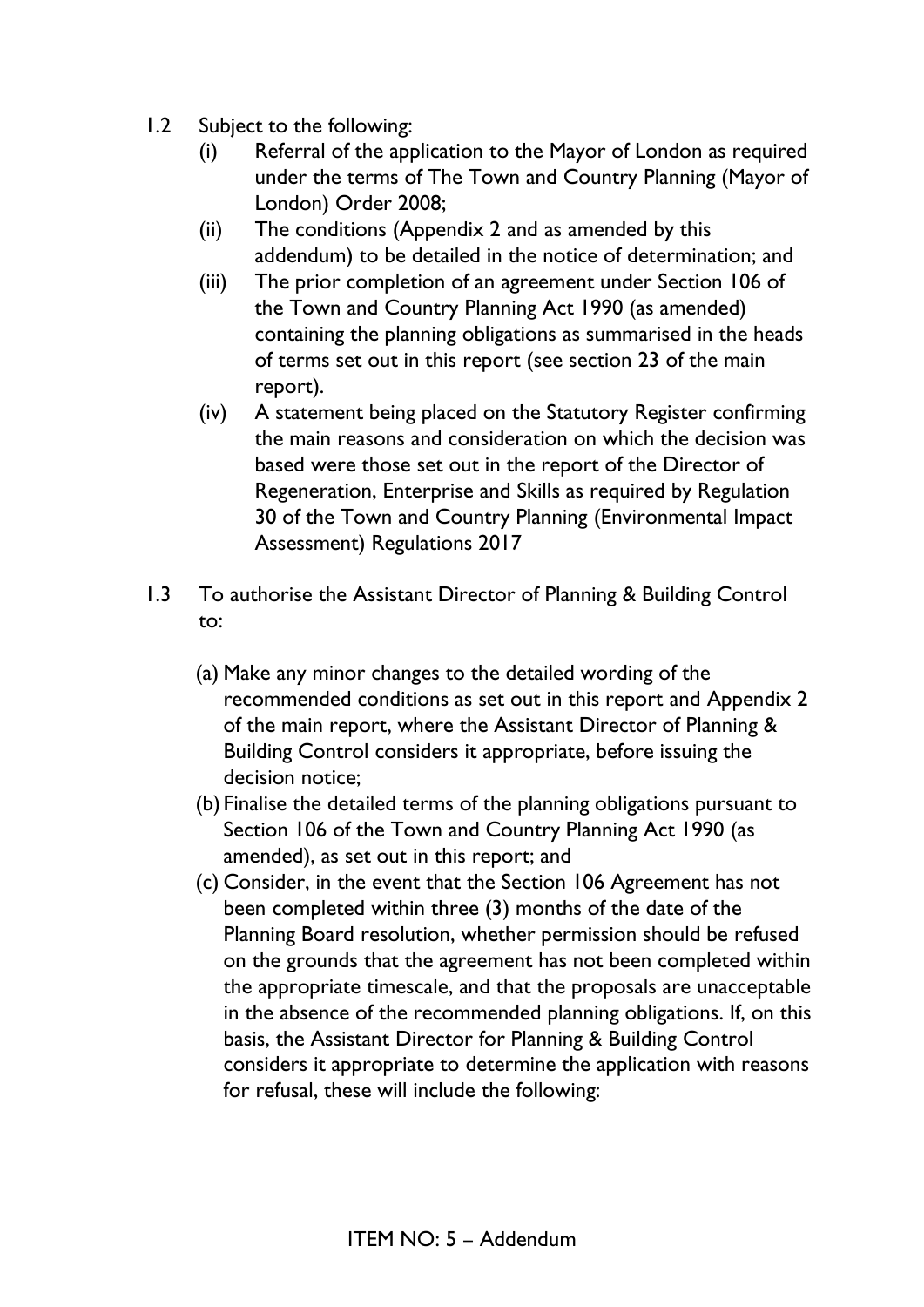1.4 In the absence of a legal agreement to secure the obligations set out in Section 23, including the provision of affordable housing, transport improvements, healthcare provision, education contributions, employment training and contributions, carbon emissions savings and carbon offset contributions, the development fails to accord with the relevant requirements of the London Plan and Royal Greenwich Local Plan.

## **Addendum**

- 2. Supplements and Amendments to the Main Report
- 2.1 This report seeks to supplement the main report as follows:
	- To report the correct Benchmark LAR levels.
	- To clarify the number of affordable housing within the illustrative scheme at 15.73.
	- To provide the full comments of the World Heritage Site coordinator.
	- To report that an objection was received from Matthew Pennycook MP on the  $17<sup>th</sup>$  May 2021.
	- To correct the number of residential units and affordable units reported within the illustrative scheme.
	- To correct the tenure distribution (para 14.24) as T01 does not contain shared ownership and B02 does not contain private. The summary of the affordable housing numbers for the illustrative scheme is also incorrect (para 14.10).
	- To correct the dwelling mix distribution in the illustrative scheme.
	- To update the number of proposed car parking spaces.
	- To clarify the status of the draft Site Allocations Preferred Approach.
	- To correct the number of non-residential car parking spaces provided within the outline element of the proposal and amend Condition 104 (Non-Residential Car Parking) to reflect this.
	- To confirm the correct number and versions of the Parameter Plans and Design Code.
	- To confirm the overall height of T03 as equivalent of 31 storeys in height.
	- To report that additional objections and letters in support of the application have been received.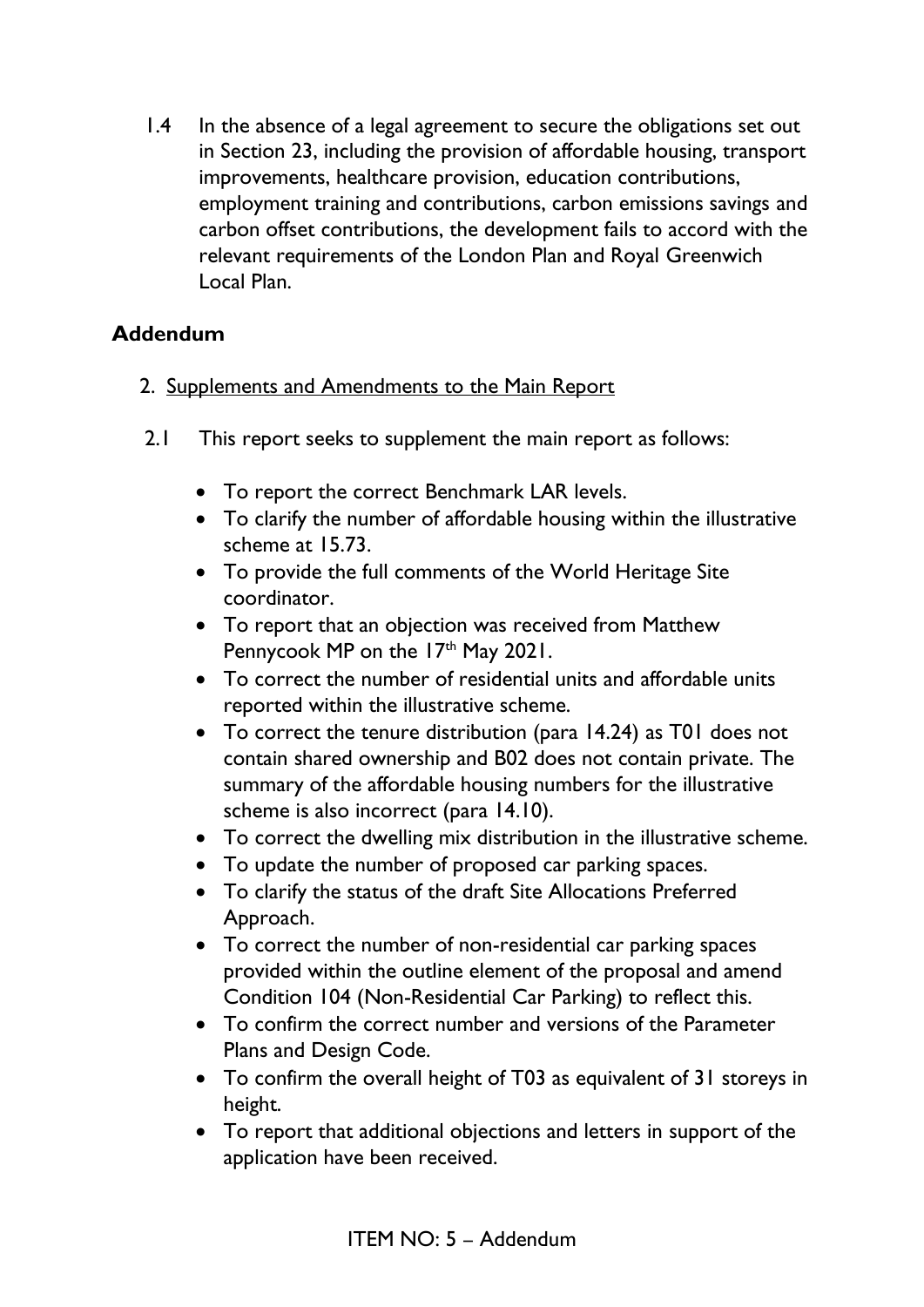3. Summary (Change to Section 3 of the main report)

| <b>Housing</b>  |           |            |
|-----------------|-----------|------------|
| Dwelling Mix    | Studio    | $0 - 7%$   |
| Number $(\%)$ – | I-bedroom | 30-50%     |
| based on        | 2-bedroom | 40-50%     |
| illustrative    | 3-bedroom | $10 - 15%$ |
| scheme          | 4-bedroom | $1 - 2%$   |

| <b>Transportation</b> |                                                                        |                  |
|-----------------------|------------------------------------------------------------------------|------------------|
| Car Parking           | No. Proposed Car Parking<br>Spaces (non-residential -<br>outline).     | $\vert$ Up to 50 |
|                       | No. Proposed Car Parking   0<br>Spaces (non-residential -<br>detailed) |                  |

- 4. Proposals (in detail) (Changes to Section 7 of the main report)
- 4.1 Paragraph 7.6 should be updated to reflect the revised Design Code and the most recent version submitted in August 2021, in response to comments from TfL and the PLA. It should further be noted that there are 13 parameter plans, not 15 as stated in the original report.
- 4.2 For Building T03, the Illustrative Masterplan shows a double height ceiling (ground floor plus 29 storeys), however taking into account the double height ceiling of the ground floor, this is equivalent to 31 storeys.
- 5. Consultation (Update to Section 8 of the main report)
- 5.1 The consultee response tables should be updated to include the full comments from the Maritime Greenwich World Heritage Coordinator and to include an objection received from Matthew Pennycook MP.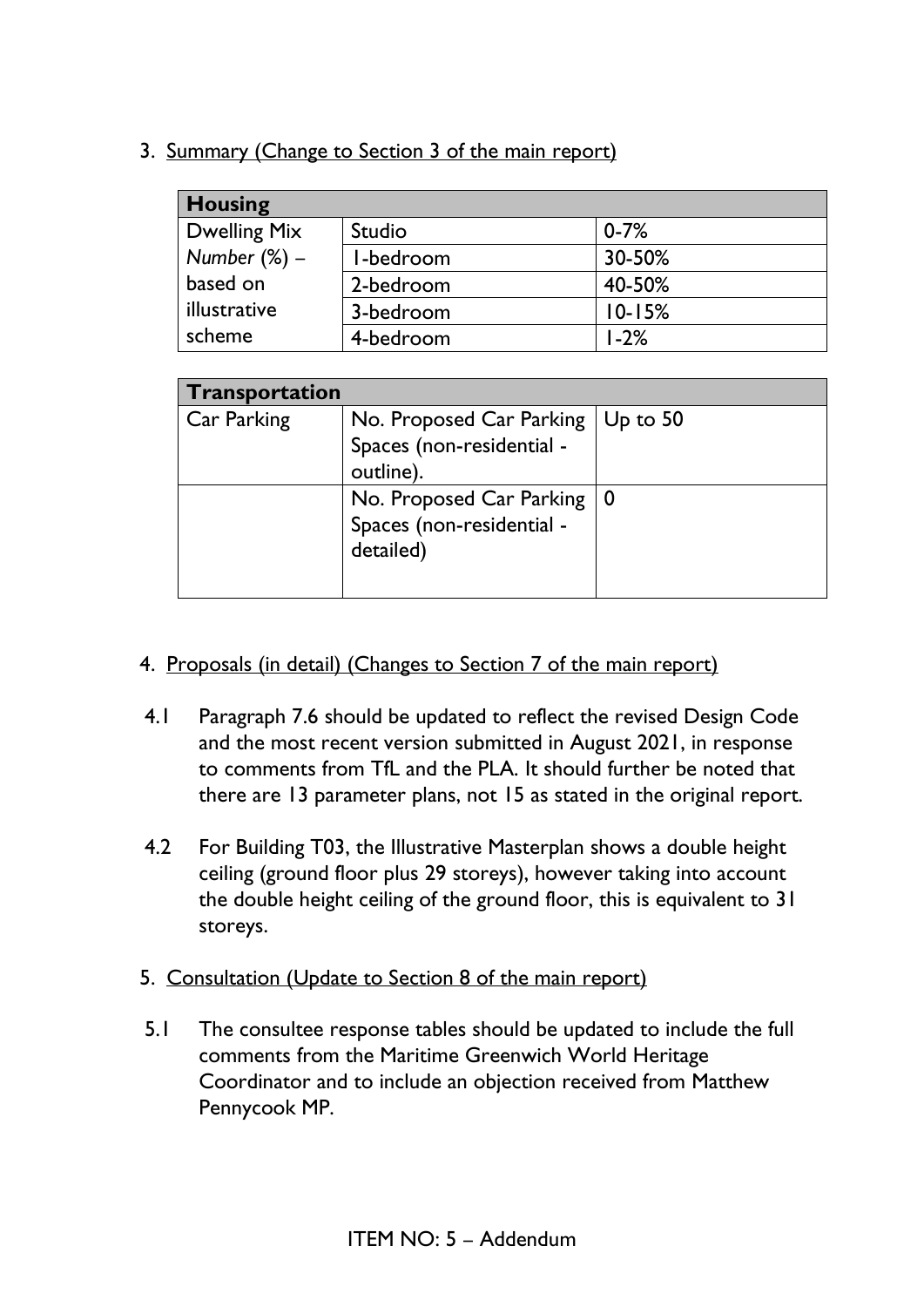| <b>Details of</b>     | <b>Summary of</b>     | <b>Officer's comments</b>  |
|-----------------------|-----------------------|----------------------------|
| <b>Representation</b> | <b>Comments</b>       |                            |
| <b>Matthew</b>        | Supports the          | The objection is noted     |
| <b>Pennycook MP</b>   | principle of a        | and the topics raised      |
|                       | mixed-use             | discussed in section 15 of |
|                       | development, and      | the main report.           |
|                       | principle of tall     |                            |
|                       | buildings.            |                            |
|                       | The Parkside          |                            |
|                       | Towers would be       |                            |
|                       | wholly                |                            |
|                       | inappropriate for     |                            |
|                       | the site and          |                            |
|                       | would have a          |                            |
|                       | marked                |                            |
|                       | detrimental           |                            |
|                       | impact on the         |                            |
|                       | character of the      |                            |
|                       | area.                 |                            |
|                       | Use of the            |                            |
|                       | consented             |                            |
|                       | <b>Enderby Wharf</b>  |                            |
|                       | development           |                            |
|                       | should not be         |                            |
|                       | relied on as          |                            |
|                       | justification for     |                            |
|                       | heights proposed,     |                            |
|                       | and in any case,      |                            |
|                       | Morden Wharf          |                            |
|                       | should be             |                            |
|                       | subordinate to        |                            |
|                       | <b>Enderby Place.</b> |                            |
|                       | Proposal would        |                            |
|                       | have an adverse       |                            |
|                       | impact on views       |                            |
|                       | from General          |                            |
|                       | <b>Wolfe Statue</b>   |                            |
|                       | within the WHS        |                            |
|                       | and from within       |                            |
|                       | <b>East Greenwich</b> |                            |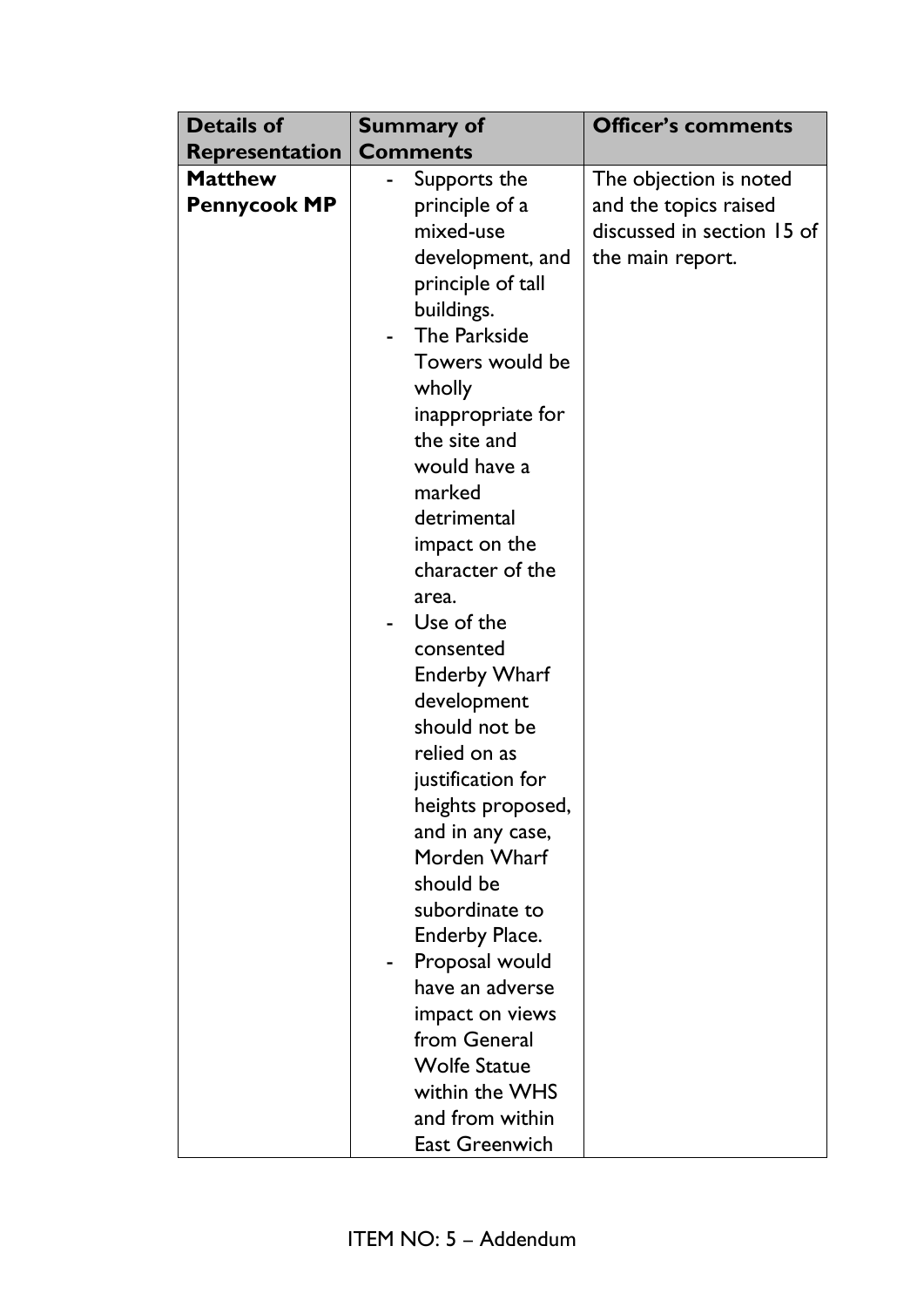|                  | Conservation                                          |                          |
|------------------|-------------------------------------------------------|--------------------------|
|                  | Area.                                                 |                          |
| <b>Maritime</b>  | <b>Maritime Greenwich</b>                             | The full comments are    |
| <b>Greenwich</b> | was inscribed on the                                  | provided for clarity but |
| World            | World Heritage List by                                | have not been updated.   |
| <b>Heritage</b>  | UNESCO in 1997.                                       |                          |
| Coordinator      | Protection for the site,                              |                          |
|                  | its setting and buffer                                |                          |
|                  | zone is enshrined in the                              |                          |
|                  | spatial planning system                               |                          |
|                  | operated by local                                     |                          |
|                  | planning authorities and                              |                          |
|                  | statutory designation.                                |                          |
|                  |                                                       |                          |
|                  | The WHS is                                            |                          |
|                  | administered by a                                     |                          |
|                  | <b>World Heritage Site</b><br>Partnership assisted by |                          |
|                  | an Executive, working                                 |                          |
|                  | to a Management Plan                                  |                          |
|                  | for the Site. Maritime                                |                          |
|                  | Greenwich is located                                  |                          |
|                  | within the Greater                                    |                          |
|                  | London area and is                                    |                          |
|                  | consequently affected by                              |                          |
|                  | strategic policies in                                 |                          |
|                  | particular those                                      |                          |
|                  | connected to                                          |                          |
|                  | development and                                       |                          |
|                  | vehicle movement. The                                 |                          |
|                  | Executive is responsible                              |                          |
|                  | for the overall                                       |                          |
|                  | management of the                                     |                          |
|                  | <b>WHS and comprises</b>                              |                          |
|                  | Royal Borough of                                      |                          |
|                  | Greenwich, Greenwich                                  |                          |
|                  | Foundation for the Old                                |                          |
|                  | Royal Naval College,                                  |                          |
|                  | <b>Royal Museums</b>                                  |                          |
|                  | Greenwich, The Royal                                  |                          |
|                  | Parks, University of                                  |                          |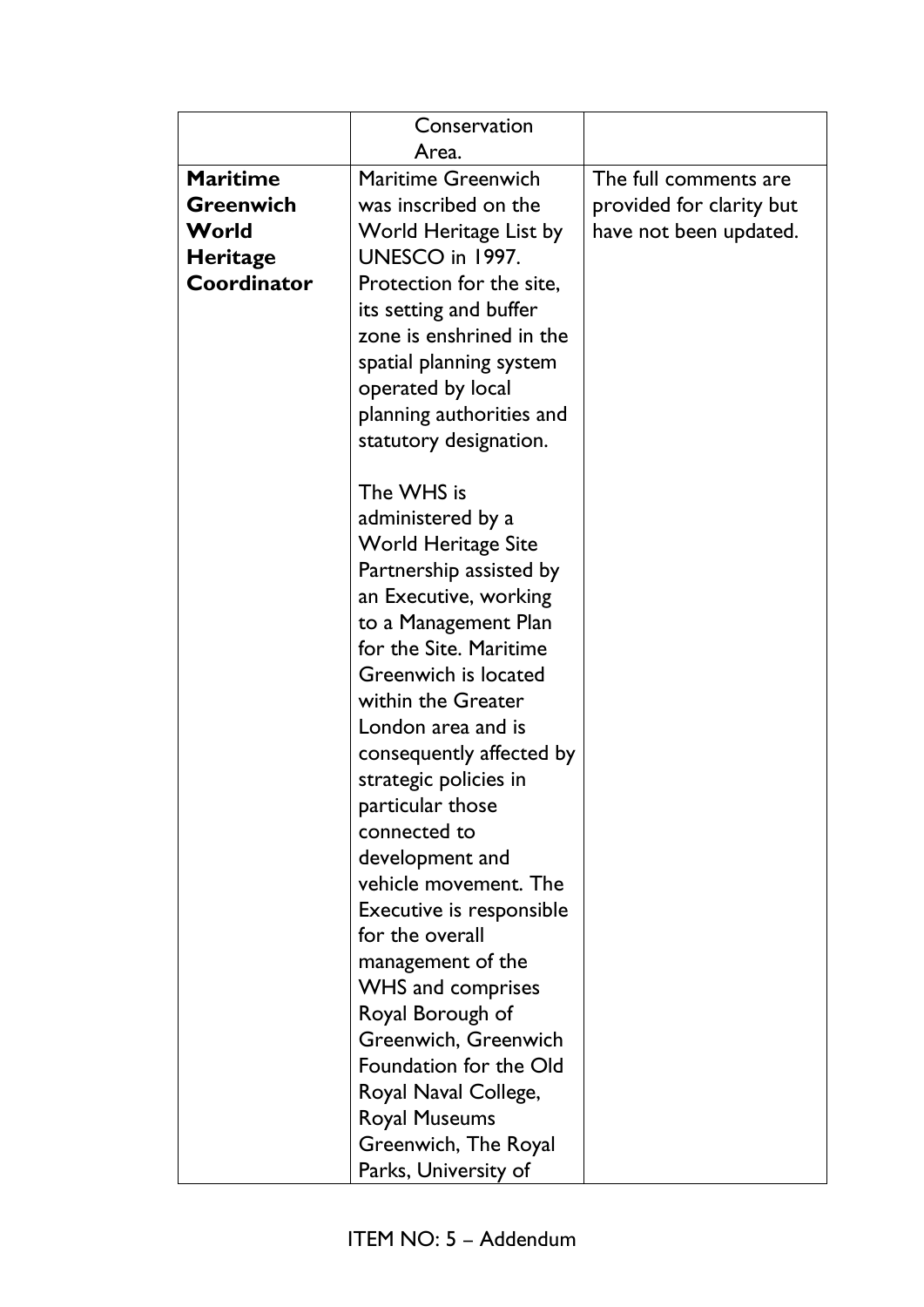| Greenwich, Greenwich          |  |
|-------------------------------|--|
| Hospital, Trinity Laban       |  |
| <b>Conservatoire of Music</b> |  |
| and Dance, Visit              |  |
| Greenwich and St.             |  |
| Alfege Church.                |  |
|                               |  |
| The Executive has             |  |
| considered the details of     |  |
| the application and           |  |
| whilst developments           |  |
| encompassing tall             |  |
| buildings or that are of      |  |
| considerable mass and         |  |
| density often give cause      |  |
| for concern in the            |  |
| backdrop to or wider          |  |
| setting of sites of           |  |
| cultural significance, the    |  |
| Executive, in principle, is   |  |
| supportive of the             |  |
| development of the            |  |
| Morden Wharf site             |  |
| which is situated outside     |  |
| of the boundary and           |  |
| buffer zone of the of         |  |
| <b>WHS</b> site.              |  |
|                               |  |
| We consider that              |  |
| considerable attention        |  |
| has been given to             |  |
| assessing visual impact       |  |
| of the development on         |  |
| views and vistas to and       |  |
| from Maritime                 |  |
| <b>Greenwich World</b>        |  |
| Heritage Site with            |  |
| reference to the              |  |
| <b>Planning Policy</b>        |  |
| Framework, GLA                |  |
| setting guidance,             |  |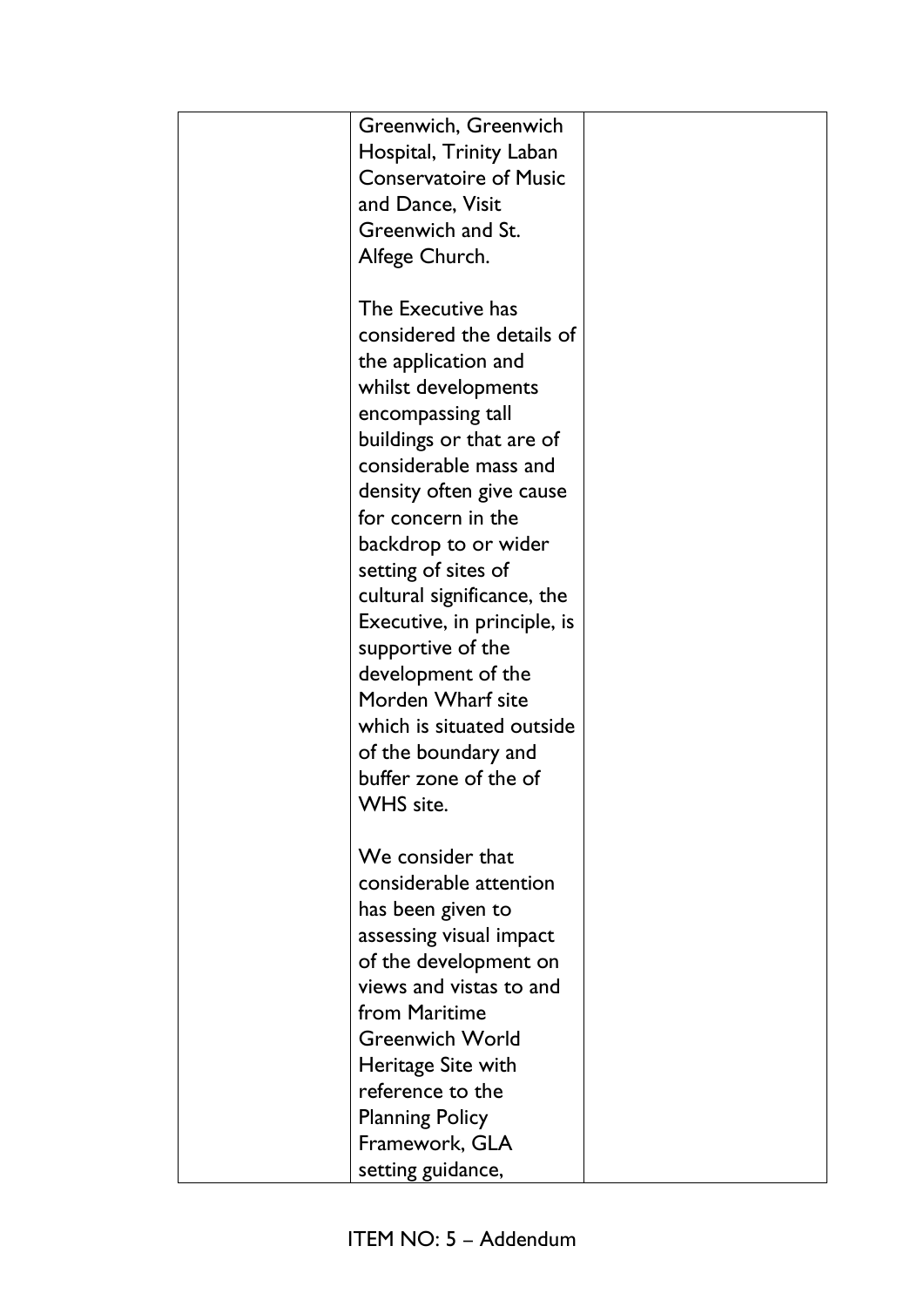| Greenwich peninsula<br>Masterplan and the<br><b>WHS Management Plan.</b><br>We note that the<br>application also takes<br>account of the ICOMOS<br>Guidance on Heritage<br><b>Impact Assessment</b><br>(HIAs) for cultural<br>WHSs.                                                                                                                                                                                                                                                                                                                                                                                                             |  |
|-------------------------------------------------------------------------------------------------------------------------------------------------------------------------------------------------------------------------------------------------------------------------------------------------------------------------------------------------------------------------------------------------------------------------------------------------------------------------------------------------------------------------------------------------------------------------------------------------------------------------------------------------|--|
| We also note that<br>industrial heritage is an<br>important feature of the<br>development and are<br>encouraged by plans to<br>retain the old wharf<br>building as employment<br>space, re-imagine the<br>historic Sea Witch pub,<br>provide a permanent<br>home for the Gloriana<br>in a boathouse at the<br>existing jetty and<br>improve the public<br>realm including the<br>Thames Path. The latter<br>would help to meet<br>aspirations in the Visit<br><b>Greenwich Tourism</b><br>Plan for greater<br>connectivity between<br>the Peninsula and the<br>World Heritage Site,<br>particularly along key<br>walking and cycling<br>routes. |  |
| On balance, we accept<br>that the elevations in<br>the proposed                                                                                                                                                                                                                                                                                                                                                                                                                                                                                                                                                                                 |  |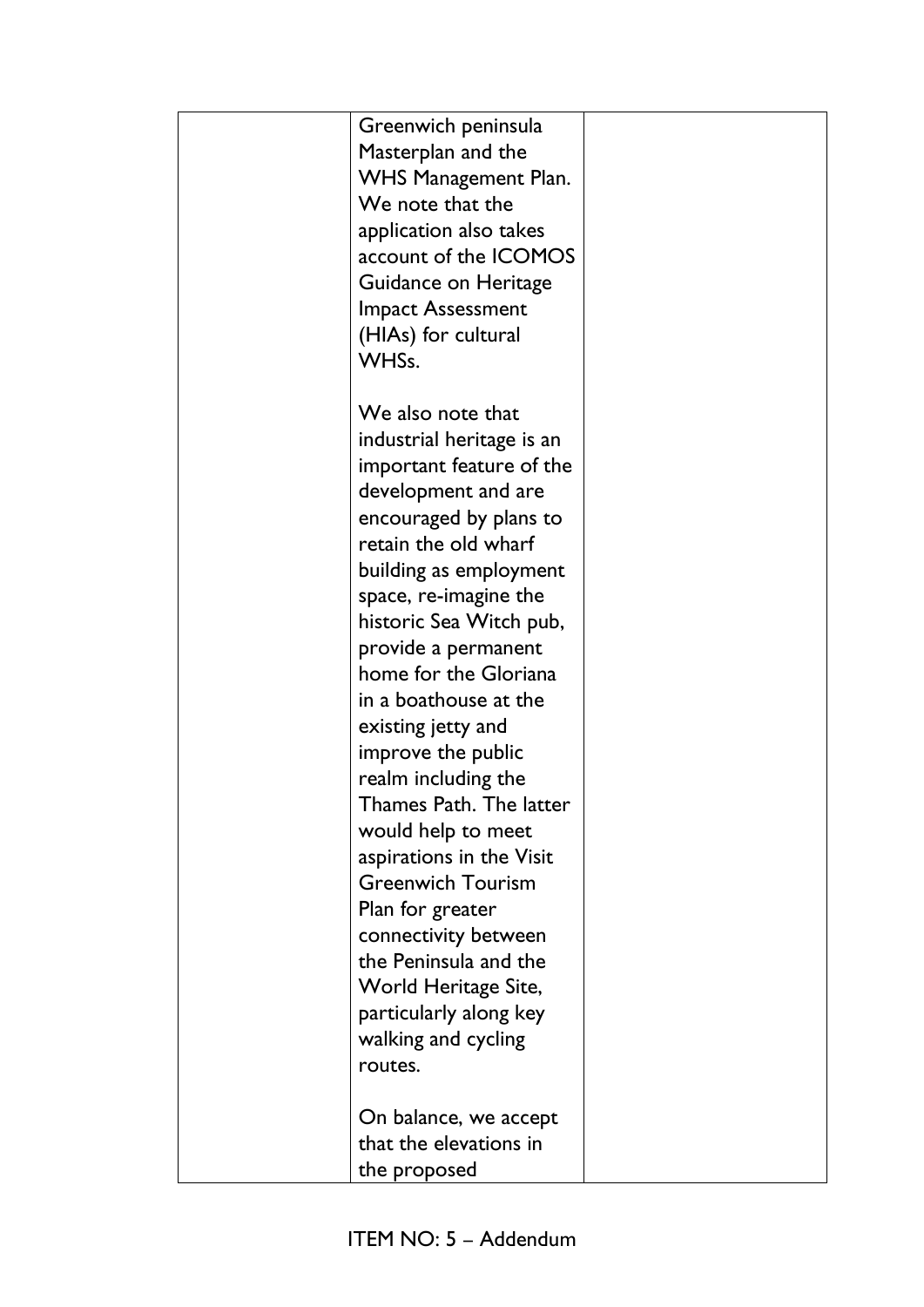|                  | development will have       |                        |
|------------------|-----------------------------|------------------------|
|                  | some impact on the          |                        |
|                  | view points from            |                        |
|                  | Greenwich Park and          |                        |
|                  | would be seen in one        |                        |
|                  | strategic view in the       |                        |
|                  | Mayor of London's           |                        |
|                  | <b>London View</b>          |                        |
|                  | Management                  |                        |
|                  | Framework (LVMF), the       |                        |
|                  | London Panorama from        |                        |
|                  | the General Wolfe           |                        |
|                  | Statue. However, we         |                        |
|                  | consider that the           |                        |
|                  | development is not in       |                        |
|                  | any way more                |                        |
|                  | detrimental (and in         |                        |
|                  | some ways less) on the      |                        |
|                  | views to and from the       |                        |
|                  | World Heritage Site         |                        |
|                  | than other existing and     |                        |
|                  | consented                   |                        |
|                  | developments along the      |                        |
|                  | river front and as such     |                        |
|                  | will not impact on its      |                        |
|                  | outstanding universal       |                        |
|                  | value. In view of this we   |                        |
|                  | do not wish to raise an     |                        |
|                  | objection to the            |                        |
|                  | planning application.       |                        |
| <b>Greenwich</b> | <b>Endorse the comments</b> | These comments were    |
| <b>Planning</b>  | of the Greenwich            | previously reported as |
| <b>Alliance</b>  | Society.                    | being from Positive    |
|                  |                             | Plumstead.             |

- 5.2 Following publication of the Planning Board report, a further 35 objections and 6 letters of support were submitted. The matters raised are addressed in the original report to committee, and nothing new has been identified.
- 6. Affordable Housing (Update to Section 14 of the main report)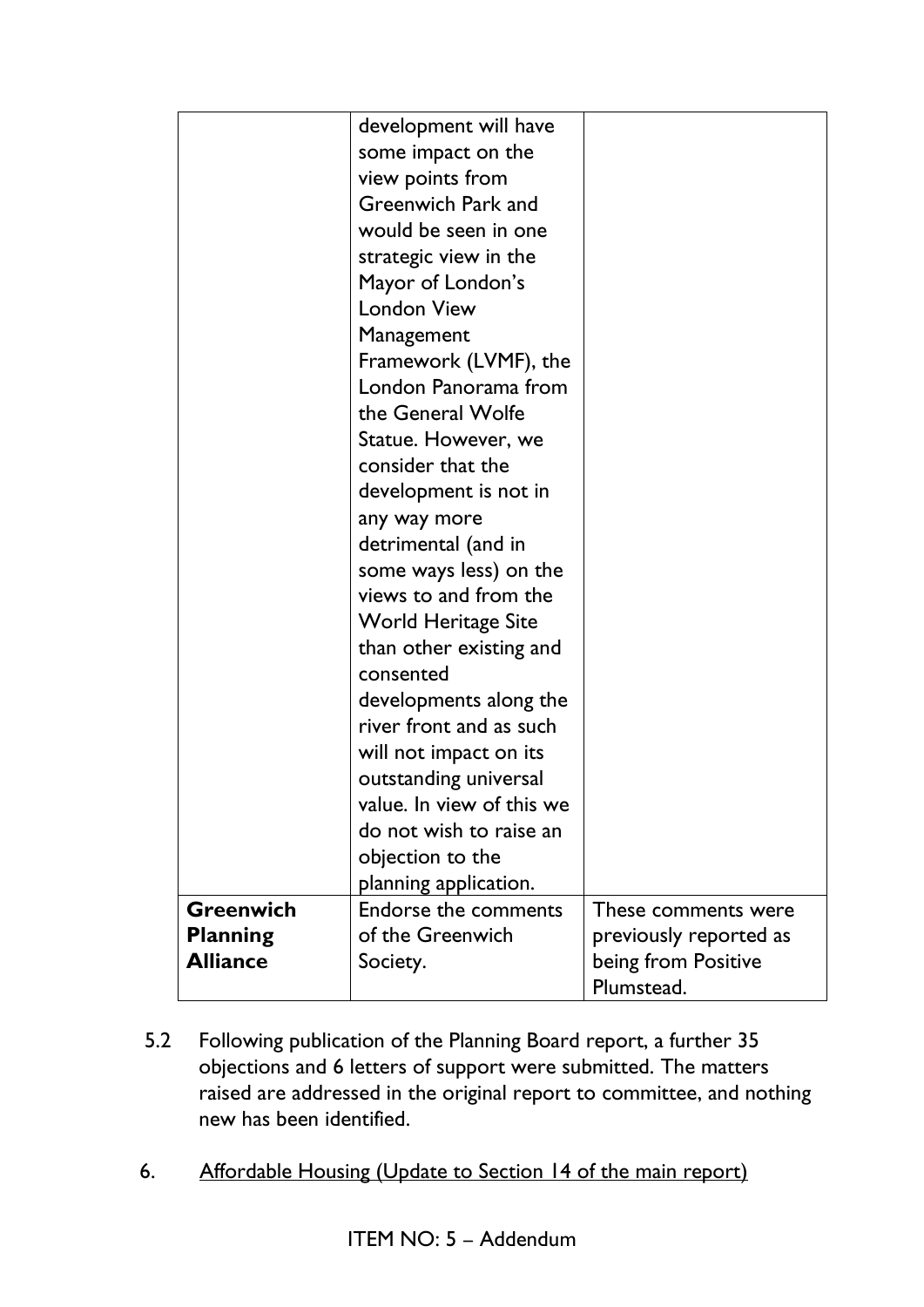- 6.1 The number of units in the illustrative scheme is stated as 1,488 at paragraph 14.10 and should be 1,482. As such, the number of affordable units within the illustrative scheme should state 464 affordable units, with 314 affordable rent units and 150 intermediate units (the original report states 469 affordable units, with 316 affordable rent units and 153 intermediate units).
- 6.2 The table below Paragraph 14.23 sets out the benchmark London Affordable Rent (LAR) levels, however the figures stated were for a previous year (2018/2019) and this table has been updated accordingly.

| <b>Unit Size</b> | <b>LAR Benchmark</b> | S/O Income |
|------------------|----------------------|------------|
|                  | (2021/2022)          | Threshold  |
| I-bedroom        | £ 6 .7               | £71,000    |
| 2-bedroom        | £171.20              | £71,000    |
| 3-bedroom        | $£$  80.72           | £88,000    |
| 4-bedroom        | £190.23              | N/A        |

- 7. Design, Townscape and Heritage (Update to Section 15 of the main report)
- 7.1 The draft Site Allocations, including the site allocation for Morden Wharf (GP2), is a material consideration for this application, however has limited weight in the planning balance. The August 2019 version of the Site Allocations has undergone Regulation 18 consultation, and a draft March 2021 Site Allocations document for Regulation 19 consultation has been prepared but is yet to undergo consultation.
- 8. Transport, parking and Access (Update to Section 18 of the main report)
- 8.1 To report that additional comments from TfL highlight that a bus garage operates from the Northern Morden Wharf Site on a 24-hour basis, and to further confirm that the car-free nature of the residential proposal is supported in terms of its impact on the local highway network, including TfL services, taking into account the submitted Highways Impact Assessment.